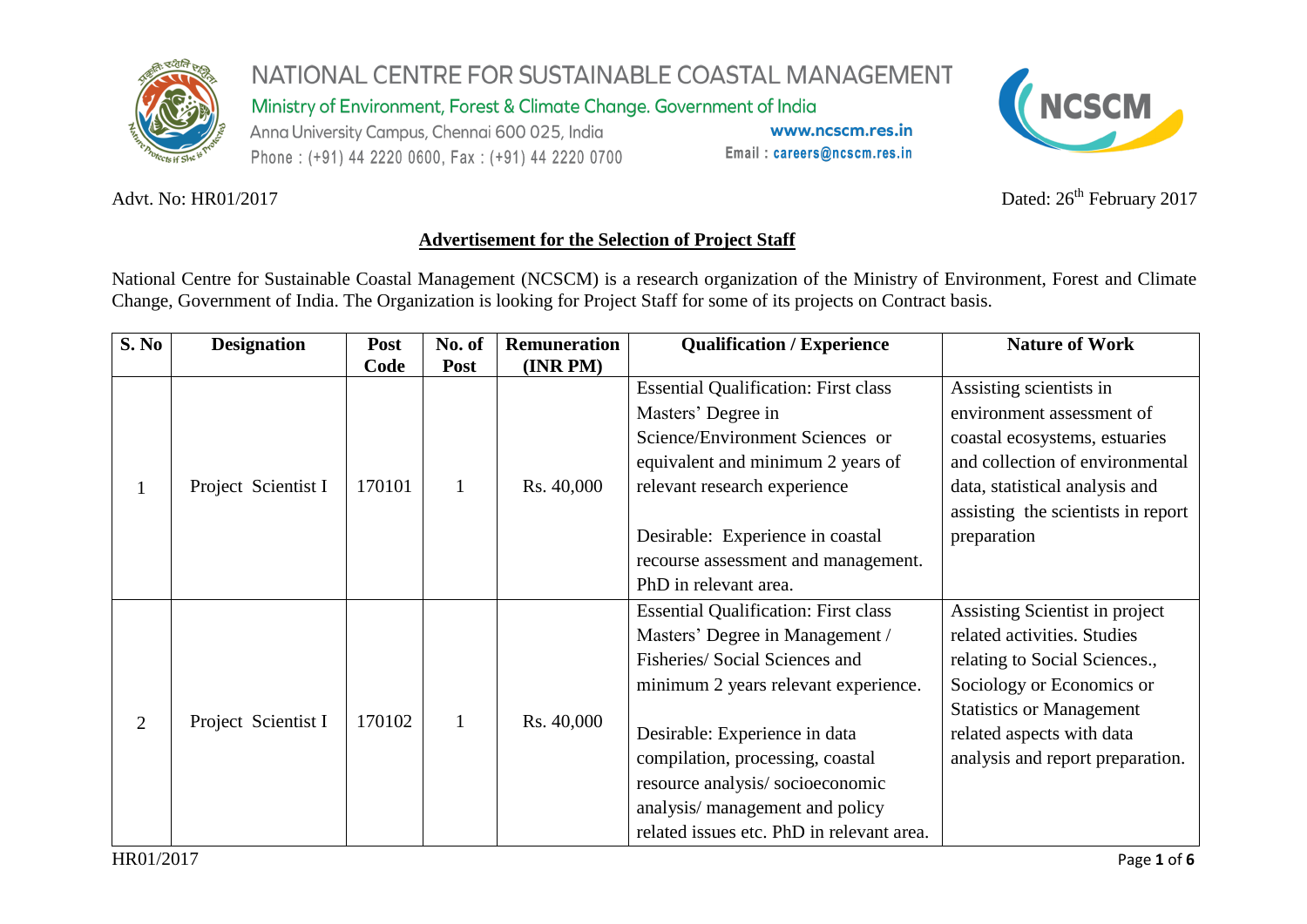

Ministry of Environment, Forest & Climate Change. Government of India

Anna University Campus, Chennai 600 025, India Phone: (+91) 44 2220 0600, Fax: (+91) 44 2220 0700

www.ncscm.res.in Email: careers@ncscm.res.in



| Project Associate      | 170103 | Rs.30,000 | <b>Essential Qualification: First class</b><br>Masters' Degree Marine Biology or<br>equivalent and 1 year of relevant<br>experience.<br>Desirable: Knowledge / experience in<br>collection and analysis of environment<br>and ecological data. PhD in relevant<br>area | Knowledge / experience in<br>carrying out Socio-ecological<br>sustainability of the coastal<br>environment. Assist the<br>scientists in field sample<br>collection and data mining,<br>carrying out data analysis and<br>report preparation. |
|------------------------|--------|-----------|------------------------------------------------------------------------------------------------------------------------------------------------------------------------------------------------------------------------------------------------------------------------|----------------------------------------------------------------------------------------------------------------------------------------------------------------------------------------------------------------------------------------------|
| <b>Field Assistant</b> | 170104 | Rs.10,000 | Essential Qualification: A pass 10 <sup>th</sup><br>standard or equivalent<br>Desirable: Good physique with<br>swimming skills and willing to travel                                                                                                                   | Assist the scientists in carrying<br>out field surveys, routine<br>upkeep of laboratory and the<br>cleaning of glassware in<br>laboratory                                                                                                    |

| Last Date for Online Submission of Application: 12-Mar-2017 (Sunday) |             |             |                                                                                                                     |  |  |  |  |  |
|----------------------------------------------------------------------|-------------|-------------|---------------------------------------------------------------------------------------------------------------------|--|--|--|--|--|
| <b>Interview Schedule</b>                                            |             |             |                                                                                                                     |  |  |  |  |  |
| <b>Post Code</b>                                                     | <b>Time</b> | <b>Date</b> | Venue                                                                                                               |  |  |  |  |  |
| 170101                                                               | 9 AM        |             | National Centre for Sustainable Coastal Management<br>Koodal Building<br>Anna University Campus<br>Chennai - 600025 |  |  |  |  |  |
| 170102                                                               | 10 AM       | 14-Mar-2017 |                                                                                                                     |  |  |  |  |  |
| 170103                                                               | 11 AM       | (Tuesday)   |                                                                                                                     |  |  |  |  |  |
| 170104                                                               | 12 PM       |             |                                                                                                                     |  |  |  |  |  |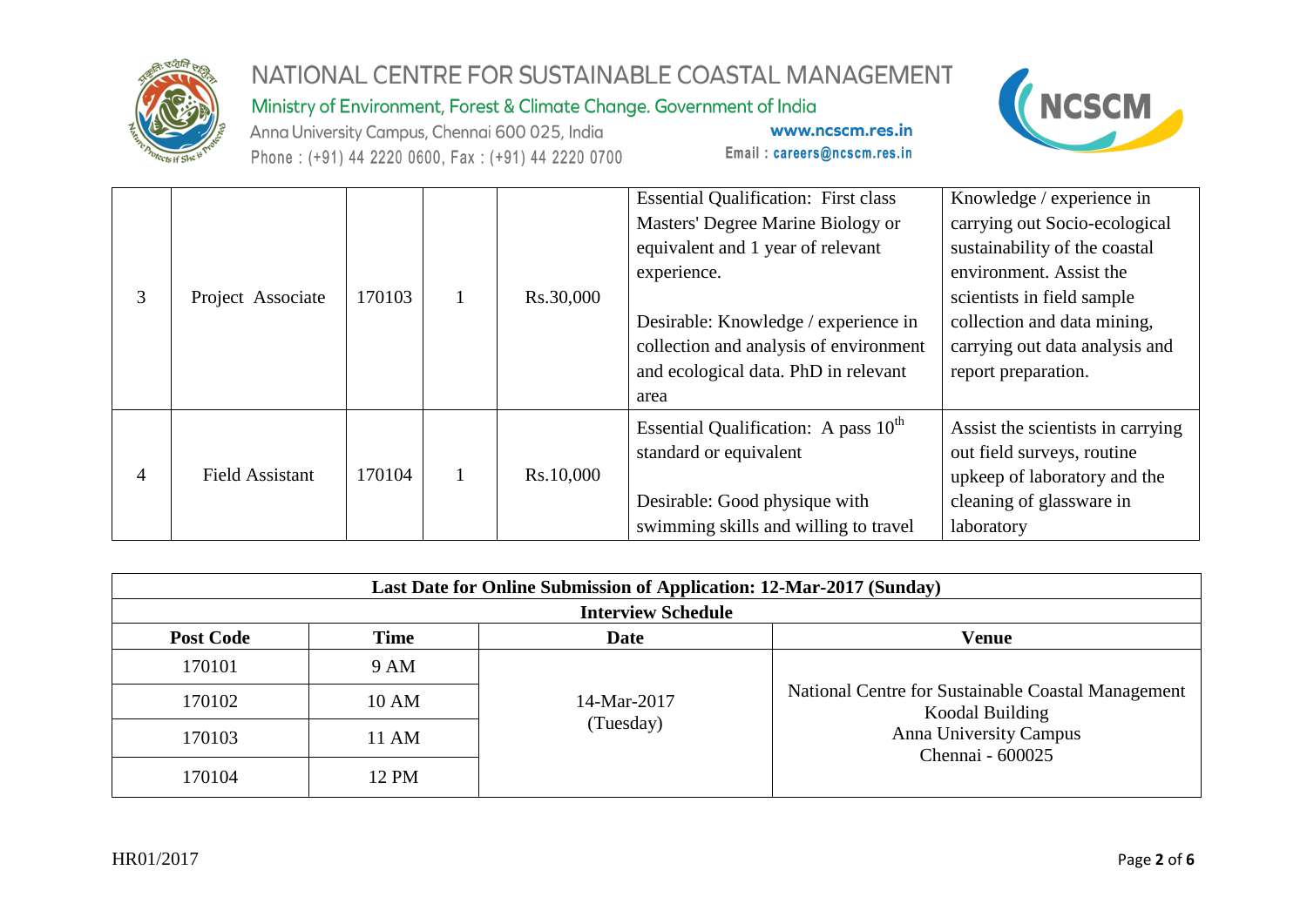

NATIONAL CENTRE FOR SUSTAINABLE COASTAL MANAGEMENT Ministry of Environment, Forest & Climate Change. Government of India Anna University Campus, Chennai 600 025, India www.ncscm.res.in Email: careers@ncscm.res.in Phone: (+91) 44 2220 0600, Fax: (+91) 44 2220 0700



Interested and eligible candidate shall apply to the National Centre for Sustainable Coastal Management, Koodal Building, Anna University Campus, Chennai – 600025, subject to the conditions for application as given below.

## **Conditions for Application:**

- 1. Candidate needs to submit his/her application online in the website **[www.ncscm.res.in/](http://www.ncscm.res.in/)cms/careers/careers.php** on or before the last date specified above. No other mode of application shall be considered.
- 2. A candidate can apply only up to a **maximum of two positions**. All applications of the candidate who have applied more than two positions will **summarily be rejected**.
- 3. The applicant needs to undergo eligibility scrutiny, certificate verification, followed by a personal interview on the scheduled time, date and venue specified above.
- 4. All eligible candidates who have applied shall appear for the interview. **No separate call letter will be issued**. It is the responsibility of the candidate to ensure that he/she fulfils the eligibility criteria before appearing at the venue.
- 5. Candidate who fails to satisfy, any of the conditions for application as stated in this advertisement or elsewhere, will not be allowed to attend the certificate verification or the interview, as the case may be. Candidates, who had not cleared the certificate verification process, will not be allowed to attend the interview.
- 6. Candidate appearing for the interview should produce the hard copy of the online application along with necessary documents. **No other format of application shall be considered**. Candidates appearing without the hard copy of the online application will not be entertained.
- 7. The candidate needs to carry the original of all the relevant certificate(s) for verification and a copy for submission.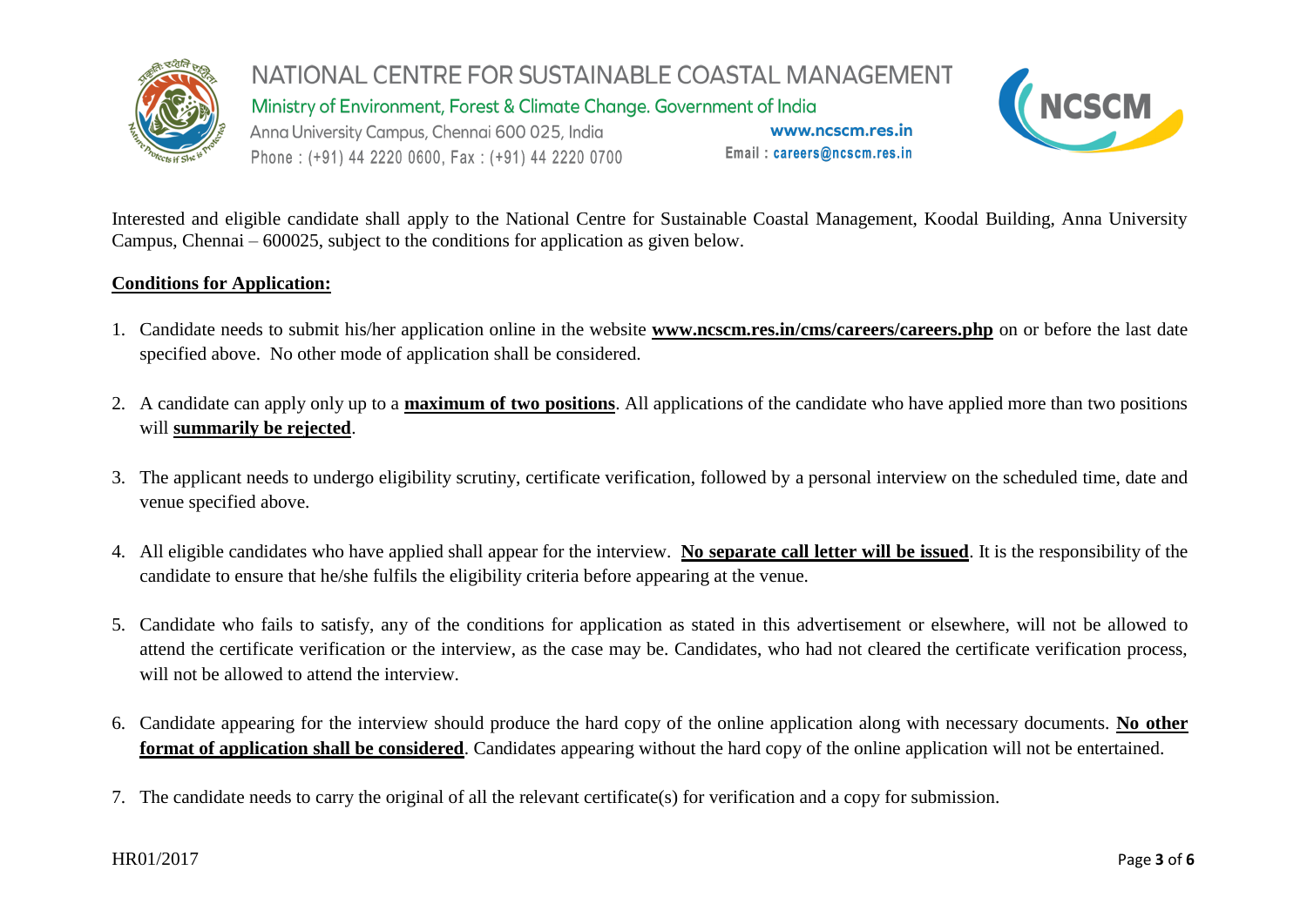

Ministry of Environment, Forest & Climate Change. Government of India

Anna University Campus, Chennai 600 025, India Phone: (+91) 44 2220 0600, Fax: (+91) 44 2220 0700

www.ncscm.res.in Email: careers@ncscm.res.in



- 8. The candidate is required to produce the following documents in proof of education /experience for verification.
	- SSLC / 10<sup>th</sup> or equivalent
	- Proof in support of Educational qualification (Provisional/Degree Certificate) [Note: Mere production of mark sheets or course completion certificate shall not be considered for verification].
	- Proof in support of work or research experience (Experience/Service certificate). For the purpose of research experience calculation, awarded PhD Degree shall be considered equivalent to 3 years of research experience. Awarded M.Phil shall be considered equivalent to 1 year of research experience.
- 9. Employees of Government / Quasi Government / PSU / Autonomous bodies should produce NOC at the time of interview/certificate verification.
- 10. NCSCM will **not** provide any facility for online registration and/or taking printout or photocopies.
- 11. Late comers will not be entertained.

## **General Conditions:**

- 1. Application is open only for Indian Nationals.
- 2. Project completion date is  $30<sup>th</sup>$  June 2017.
- 3. The appointment will be purely on temporary basis for a specific project and co- terminus with the project. The appointment is up to the project completion date, subject to the satisfactory performance of the individual. The project completion date may vary, at a later stage, because of various reasons. Appointment of a candidate in any of the above positions does not entitle him/her, for any permanent/temporary job in NCSCM or the Government of India.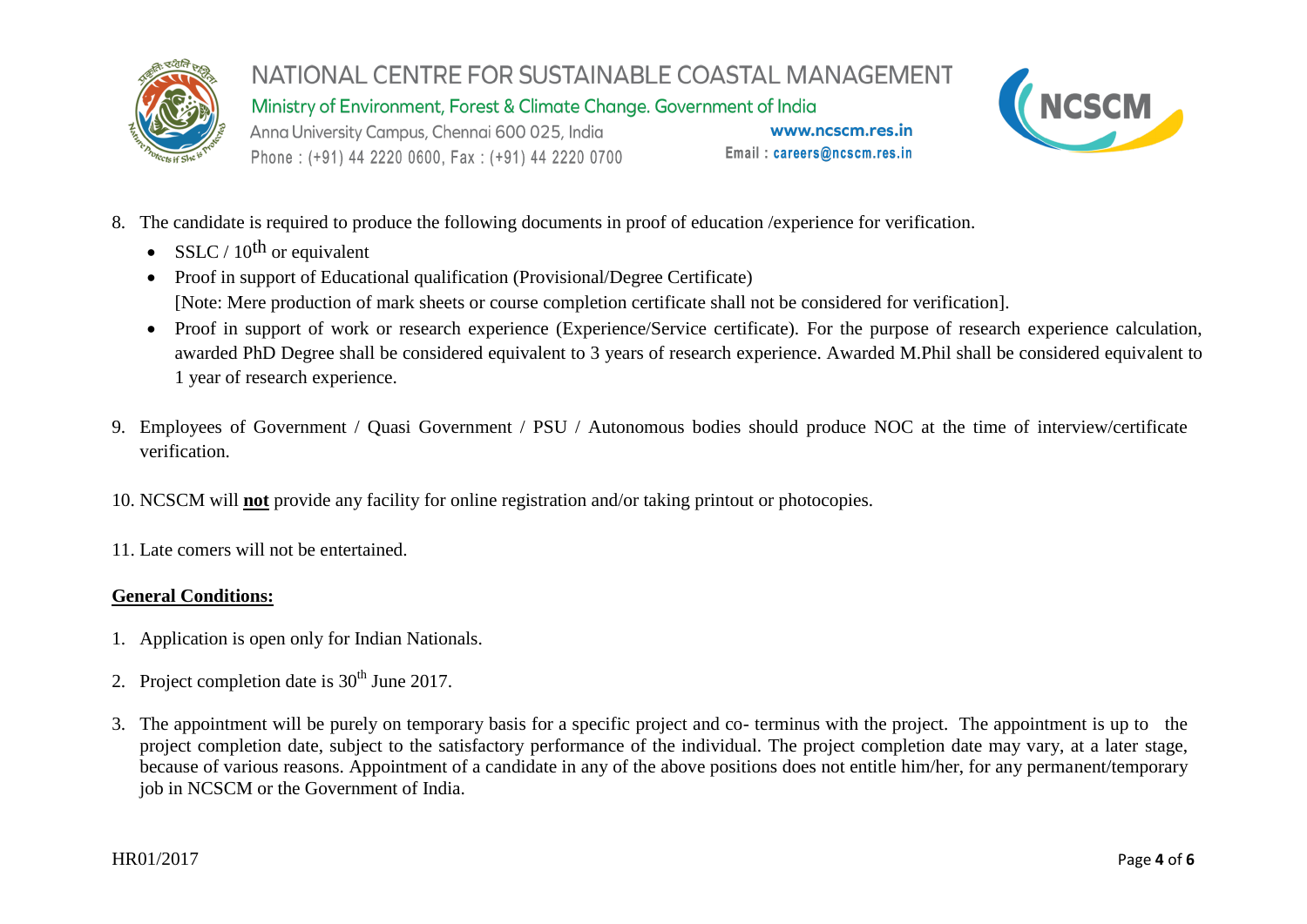

NATIONAL CENTRE FOR SUSTAINABLE COASTAL MANAGEMENT Ministry of Environment, Forest & Climate Change. Government of India Anna University Campus, Chennai 600 025, India www.ncscm.res.in

Phone: (+91) 44 2220 0600, Fax: (+91) 44 2220 0700

Email: careers@ncscm.res.in



- 4. The appointment will be subject to a periodical performance review and continuation thereupon until the project completion date, will be purely based on the performance of the individual.
- 5. The place of posting will be in Chennai or at any other location in India as required. The positions may involve field activities anywhere in India, based on the requirement of the project.
- 6. First Class means as specified in the Degree Certificate.
- 7. Number of years of experience will be counted after the year of award of the qualifying degree, as on the date of advertisement.
- 8. Date of advertisement would be the cut-off date for age and experience computation.
- 9. Conditions for Photograph Image:
	- i. Photograph must be a recent passport style colour picture
	- ii. Make sure that the picture is in colour, taken against a light-coloured, preferably white, background
	- iii. Look straight at the camera with a relaxed face
	- iv. Dimensions 200 x 230 pixels (preferred and preferably in .JPG or .PNG formats)
	- v. Size of file should be between 20 and 50kb
	- vi. Ensure that the size of the scanned image is not more than 50kb. If the size of the file is more than 50kb, then adjust the settings of the scanner such as the DPI resolution, no. of colours etc. during the process of scanning
- 10. Conditions for Signature Image:
	- i. The applicant has to sign on white paper with Black Ink pen
	- ii. The signature must be signed only by the applicant and not by any other person
	- iii. Dimensions 140 x 60 pixels (preferred and preferably in .JPG or .PNG formats)
	- iv. Size of file should be between 10 and 20kb
- 11. The number of positions would vary from what is advertised, as per the discretion of the Director, NCSCM.